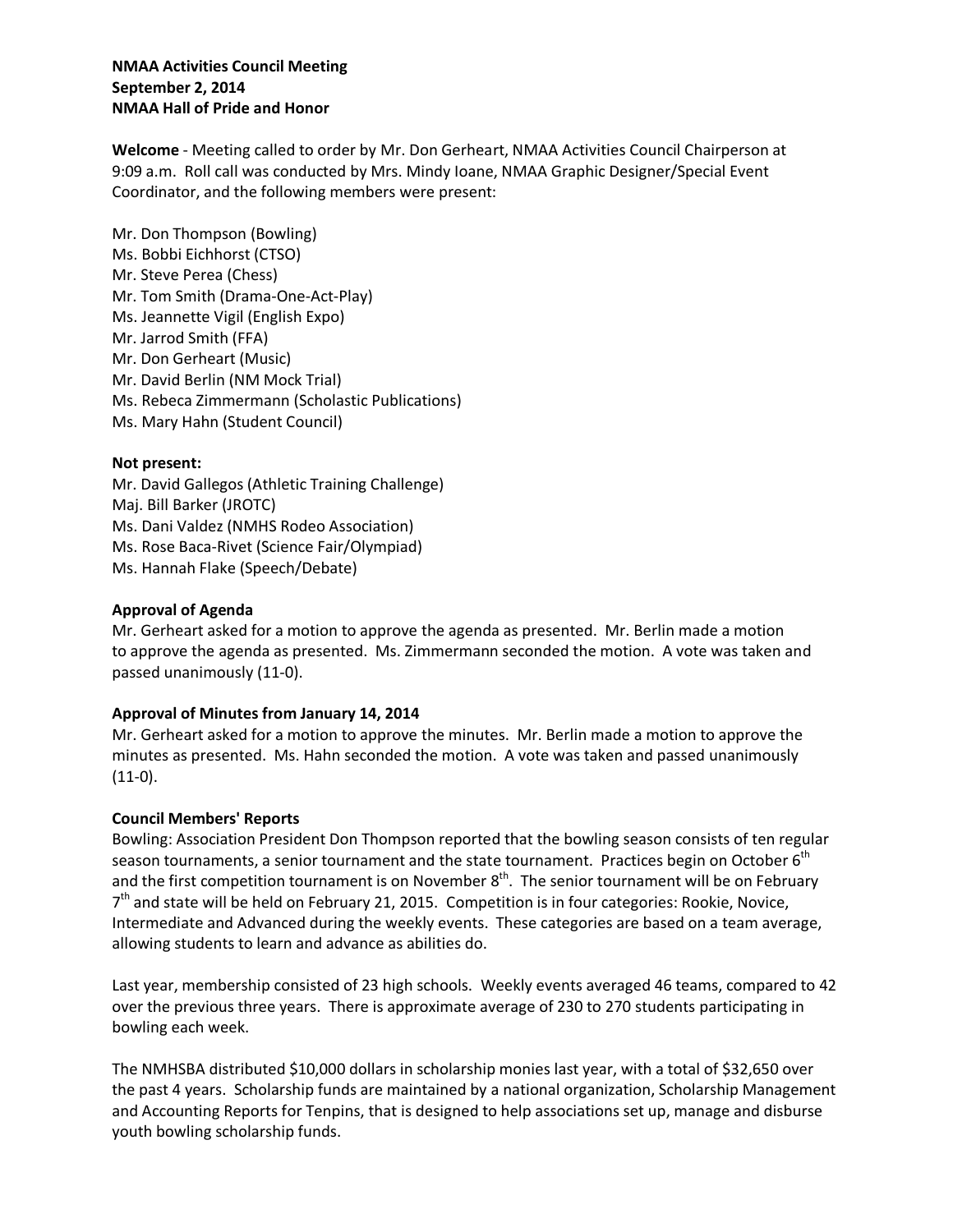Log on to www.nmhsba.org for information concerning the structure of the organization, bylaws, coach's guidelines, and documents that pertain to bowling as well as tournament registration, schedules and results.

Athletic Training Challenge: The report for ATC was read by Mr. Gerheart and prepared by Mr. Gallegos, ATC representative. The 15<sup>th</sup> annual athletic training challenge was held on April 27, 2014 at Aztec High School, where 82 students representing 14 high schools participated in the event. College students from University of New Mexico and Fort Lewis College were on hand to assist with the practical portion of the exam. Results are as follows:

 $1<sup>st</sup>$  Place – Centennial High School

2<sup>nd</sup> Place – Gadsden High School

3<sup>rd</sup> Place – Eldorado High School

Gadsden, Eldorado and Rio Rancho High Schools received plaques for their yearly participation for 15 years. Next year's event will be held in Albuquerque in conjunction with UNM. The goal is to transition the event to have rotating locations between Albuquerque and Las Cruces.

CTSO: Presented by Ms. Bobbi Eichhorst, HOSA and SkillsUSA Advisor. The Career & Technical Leadership Project has moved from the Region IX Educational Cooperative to Eastern New Mexico University. CTLP is leveraging state workforce deadliness funding as well as federal Carl D. Perkins funding to increase professional development (advisors and students), expand CTSO membership, and increase workforce skills connections. The three advisors for the six CTSOs represented in the Project are as follows: HOSA, SkillsUSA: Bobbi.Eichhorst@enmu.edu, BPA, DECA: Christine.Phipps@enmu.edu, FCCLA, TSA: Cheri.Sain@enmu.edu.

During the 2013-2014 school year, membership consisted of 5,507 paid student and professional members in 140 school-based chapters supported through CTLP (does not reflect programs that have multiple SkillsUSA chapters within one school). The CTLP website is located at www.nmctso.com.

| <b>NM Membership</b>                       | 2010  | 2011  | 2012  | 2013  | 2014  |
|--------------------------------------------|-------|-------|-------|-------|-------|
| <b>BPA</b>                                 | 841   | 801   | 847   | 784   | 597   |
| <b>DECA</b>                                | 2,288 | 2,353 | 2,540 | 2,602 | 2,560 |
| <b>FCCLA</b>                               | 576   | 607   | 684   | 563   | 505   |
| <b>HOSA Future Health</b><br>Professionals | 165   | 154   | 169   | 310   | 580   |
| SkillsUSA                                  | 1,039 | 1,116 | 1,088 | 1,144 | 1,225 |
| <b>TSA</b>                                 | 59    | 59    | 85    | 77    | 40    |
| <b>TOTALS</b>                              | 4,968 | 5,090 | 5,403 | 5,480 | 5,507 |

Table 1A

Middle, High and Post-Secondary chapters which affiliate membership by November 1, 2014 and attend Fall Leadership Conference may apply for chapter funding when they submit evidence of quality practices: news articles, committee reports, local/constitution/bylaws, agendas, community service/service learning. Deadline for application is December 1, 2014.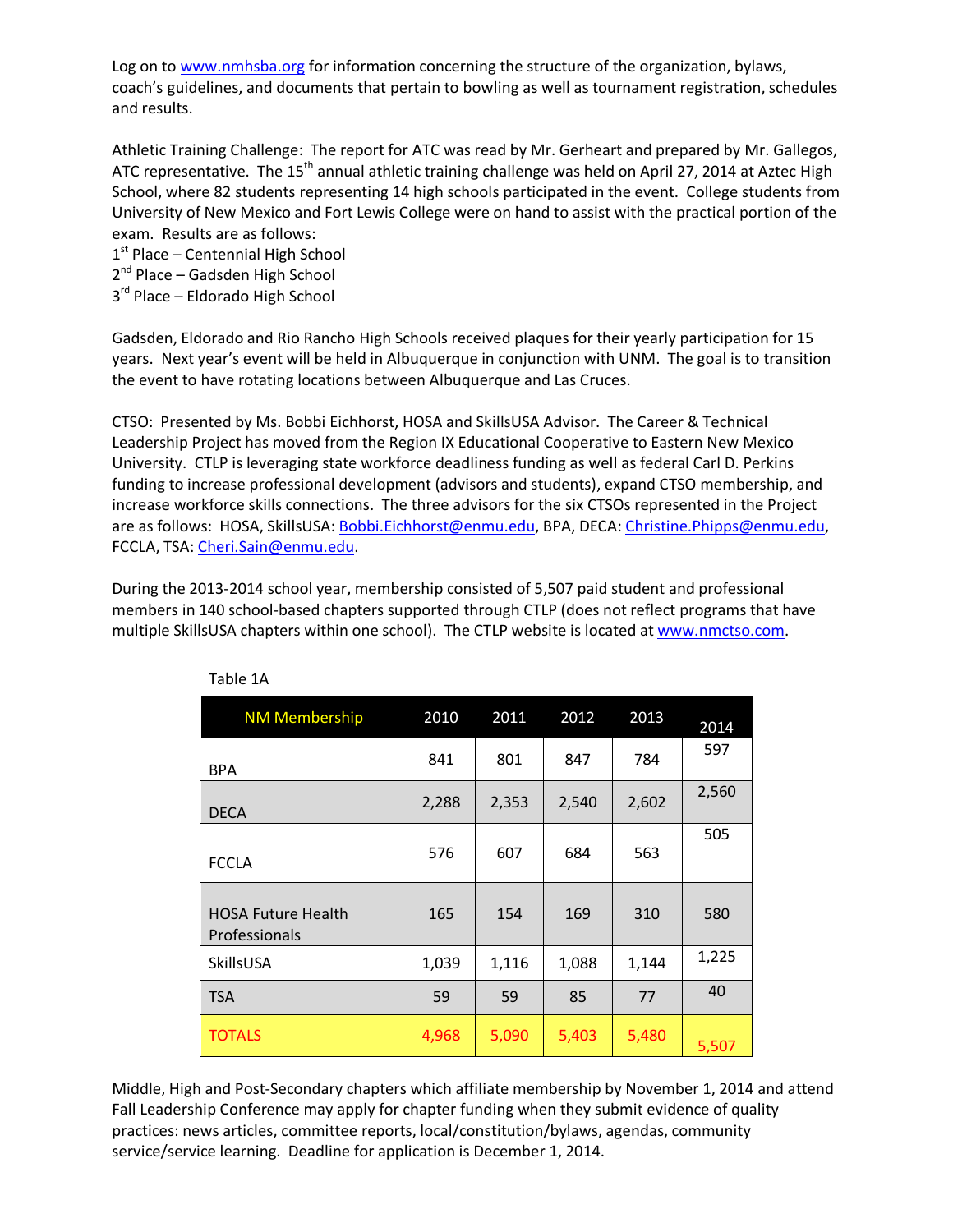## Fall Leadership Conference

The Fall Leadership Conference will be held October  $27<sup>th</sup>$  from 10AM-5PM at the Crowne Plaza. The theme for the conference is Rise Above. Chapters may register through:

```
www.registermychapter.com/flc/nm
```
Career and Leadership Development Conferences

|                                                                                                       | 2015 State Conferences:                     | 2015 National Conferences:     |  |  |
|-------------------------------------------------------------------------------------------------------|---------------------------------------------|--------------------------------|--|--|
|                                                                                                       | BPA February 12-14 (Alb/Marriott Pyramid)   | April 25-28 (Orlando, FL)      |  |  |
|                                                                                                       | DECA February 16-18 (Alb/Hotel Albuquerque) | May 6-8 (Anaheim, CA)          |  |  |
|                                                                                                       | FCCLA Mar 5-7 (Alb/Marriott Pyramid)        | July 5-9 (Washington D.C.)     |  |  |
| HOSA TBD                                                                                              |                                             | June 24-27 (Anaheim CA)        |  |  |
|                                                                                                       | SkillsUSA April 7-11 (Alb/Crowne Plaza)     | June 22-26 (Louisville, KY)    |  |  |
| TSA                                                                                                   | TRD.                                        | June 28-July 2 (Grapevine, TX) |  |  |
| * Please see Cheri Sain, Christine Phipps, or Bobbi Eichhorst if interested in supporting as a judge, |                                             |                                |  |  |
|                                                                                                       | sponsor or volunteer.                       |                                |  |  |

## National Officer

Serina Pack is serving as National Post-Secondary President 2014-15. She is a junior at WNMU in business and environmental sustainability, where she is in the Millennium III Honors' Program. She is in her 7th year of membership in BPA, earning three times the Individual Service Learning national award, four times Presidential Volunteer Service Gold Award, three times Ambassador Torch Award, four years Top 10 NLC, and honored recipient of the Sherrell Wheeler and Tomorrow's Business Professionals Scholarships. Through more than 1000 hours of service, Serina founded "Read for Joy" (www.readforjoy.org), a literacy initiative to inspire children to overcome reading challenges through art. Her work has afforded her the opportunity to meet President Obama and work with many elected officials to address literacy issues in our country as well as hundreds of children. She was recognized internationally with the International Olave Service Award by Girl Scouts.

Maj. Barker joined the meeting at 9:18 a.m.

Chess: Mr. Steve Perea, Chess representative, reported that chess participation is continuing to grow and expected to increase in participation numbers. Mr. Perea challenged NMCO to help promote and expand youth chess within the state. NMCO allowed a post on its forum in efforts to connect schools in need of coaches and coaches wanting coach. NMCO will continue to help in future efforts to find coaches. NMCO and the overall chess community has become more aware of the drop off of chess players in the elementary and middle school level and in efforts to increase participation through NMCO and individual donations, two tournaments were held, creating excitement of winning a state title for their schools. This semester has shown a rise in student participation, which may lead to an increase participation in the NMAA chess event. Mr. Perea is hopeful that other organizations can use the idea for increasing membership in their clubs.

One-Act Play/Drama: Mr. Tom Smith, Festival Director, reported that New Mexico State University will alternate hosting the One-Act Play Competition and Theatre Festival with San Juan College. NMSU is interested in co-hosting the festival to allow more southern NM high schools the opportunity to compete at less cost. In collaboration with San Juan College, High School and College representative, score sheets for all events were revised. The Festival's award for one-act play was dropped and a poster event was added. Also, the One-Act Play award was renamed One-Act Production to better indicate the contributions of the stage manager and backstage crew in the overall scoring. All materials and registration can be found on www.nmsutheatre.com/hsfestival.php.

English Expo: Ms. Jeannette Vigil, English Expo representative, discussed the success of the 2014 event held on April 5, 2014. There were 547 students participating, from 21 schools throughout the state. English Expo XXVI will be held on February 28, 2015 at La Cueva High School in Albuquerque. Ms. Vigil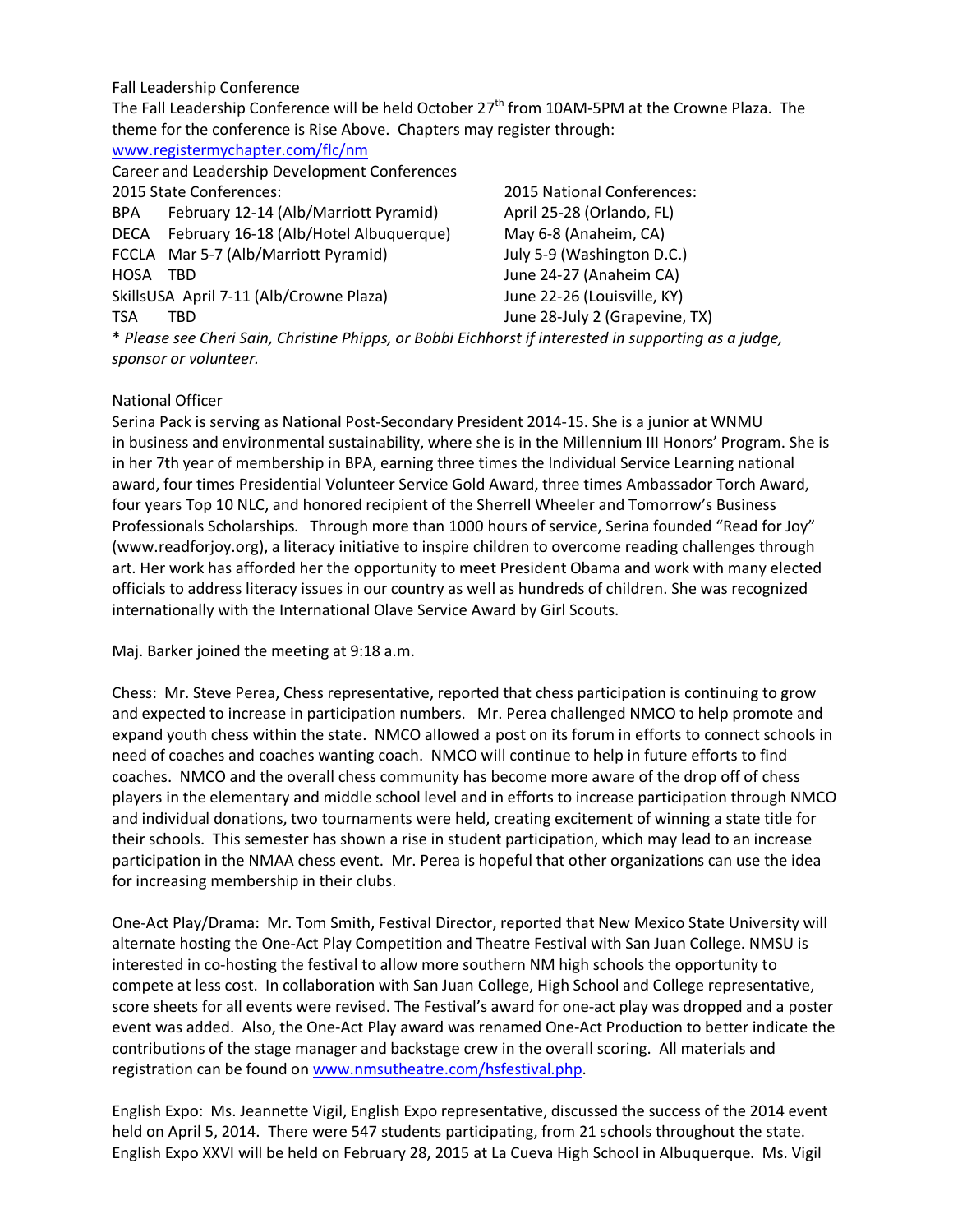presented the contest descriptions and schedule for the 2015 event. More information can be found at www.nmira.ort/what-is-english-expo.html.

FFA: Mr. Jarrod Smith, FFA representative, reported that the National FFA organization continues to grow with a membership of more than 600,000 members nationwide. The New Mexico FFA association's membership deadline is November 12, 2014 and they expect to have growth in the state's membership as well. This year, FFA had 14 open teaching positions including two new or reopened chapters, 13 of those positions have been filled. Caleb Gustin of the Moriarty Chapter will represent New Mexico in Louisville, KU as the 2014-2015 National officer candidates. During September 2015 the FFA will host two statewide events, District officer training and FFA Red Barn at the State Fair.

JROTC: Maj. Barker, JROTC representative, provided an overview of the purpose and level of activity of the JROTC organization. The official name is New Mexico High School Junior Reserve Officer Training Corp (JROTC) and is made up of all the JROTC programs (Army, Marine Corps, Navy, and Air Force) within the state of New Mexico. Other organizations (e.g. Civil Air Patrol, Young Marines, 4-H, etc.) may affiliate with JROT for specific purposes (e.g. Air Rifle Competitions, Middle School Drill Meets, etc.) but will not be considered JROTC programs nor will they have a vote in JROTF/NMAA matters.

The purpose of the organizations is to promote citizenship through self-reliance and responsibility, help students improve their academic standing, graduate from high school and prepare for the next level, develop character and leadership skills, develop effective communication skills, improve physical fitness, provide incentive to live drug-free, strengthen positive self-motivation, provide a historical perspective of the military services, teach students to work independently and as part of a team, organize competitions between schools in military skills, as well as intramural sports and to foster science, technology, math and engineering (STEM) education in JROTC units and Middle School Leadership Programs by teaching and competing and working with various organizations to launch altitude balloons with attached experiments.

Currently the organization is working to increase STEM involvement to include middle schools and ensuring that all participants in JROTC activities have physicals. As well as designating specific competitions as "sanctioned" to provide units' teams to qualify for the State Competition in that event and selecting a new scoring system for state competitions using the new 6A, 5A and below classifications.

Music: Presented by Mr. Don Gerheart, NMMEA Executive Director reported that since last January NMMEA sponsored 35 musical events throughout New Mexico including Solo and Ensemble Festivals, Honor Clinics, Jazz contests and all of our Music performance Assessment events. NMMEA standardized the scoring rubric for all of the MPA events so all so districts of NMMEA were using the same scoring form. NMMEA also worked with the New Mexico PED to have the results of our MPA's used as part of our music educators end of year evaluation if approved by the teacher's school district. Several members worked on end of course exams for the elementary and high school levels. Other members served on committees to work on the middle school end of course exam and to refine the elementary end of course exam.

NMMEA worked in conjunction with NMAA to hold three state contests one each for orchestra, choir and band. Mr. Gerheart served as the Master of Ceremonies for all three contests. This summer the three NMAA advisory Committees for the state contests held a meeting via tele conference to review last year's state contests in order to update the guidelines for next year's state contest and to recommend judges for their contest. The NMMEA Executive Committee and Board of Directors met in early July to continue the planning for All-State and the business of the Association.

The new NMMEA website went live on August 9, 2014 and provides online registrations for both All-State auditions and for all six districts for music events. The user-friendly website provides the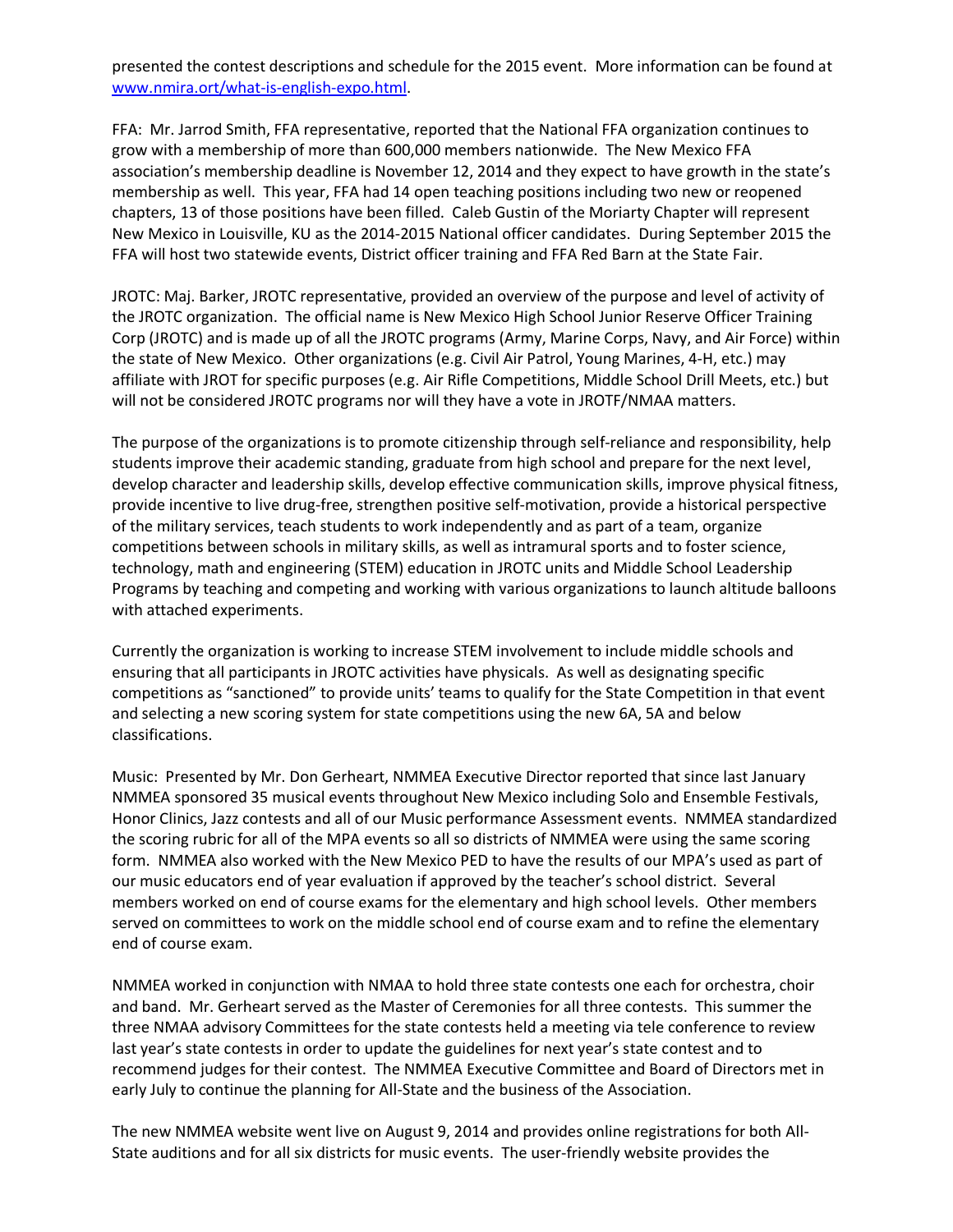association's information and has the capability to tie into the National Association for Music Education database to get real time data and information.

Vocal, string, and guitar registrations are now being accepted for All-State auditions. Students are registered by their director for individual auditions that will take place in October. Vocal and guitar students will have a 7-minute live audition in front of a judge. The string auditions will be recorded at two different sites and each student audition will then be heard and scored by a judge. Placement in All-State ensembles will be made based on the scores each student is awarded. Recorded auditions for wind and percussion auditions will take place in November.

The NMMEA All-State Music Festival and In-Service Conference will be held on the campus of UNM on January 7-10, 2015. Each of the 8 All-State Ensembles will present a concert on Saturday, January 10, 2015 starting at 9:00 AM and concluding about 4:30 PM.

Ms. Rose Baca-Rivet entered the meeting at 9:36 a.m.

Mock Trial: Mr. David Berlin reported the following: The Gene Franchini High School Mock Trial Program is run by the Center for Civic Values (CCV). Michelle Giger is its President and CEO and Anthony Gonzales is the CFO. Each year, teams from throughout the state, from as far north as Piedra Vista High School in Farmington and Raton high School, and as far south as Las Cruces, participate in the competition, and for the opportunity to compete against teams from as many as 44 states, as well as, several other countries, in the National High School Mock Trial Championship. In fact, New Mexico has become a force at the national level, placing first in 2012 and 2013. Those of us involved with the mock trial program in New Mexico look forward to continued success.

During the 2013-2014 Mock Trial Season, thirty teams participated in the Gene Franchini High School Mock Trial Regional Competition in February of 2014, with the top eight teams advancing to the Finals in March. Volcano Vista High School won the State Championship and placed 15<sup>th</sup> out of 46 at the National Competition which was held in Madison, Wisconsin.

The 2014-2015 Mock Trial season has started. Team registration opened on August 16, 2014. Registration for teams and volunteers is done online. The attached notice was sent to all teacher advisors who have had teams over the past several years. A copy was also sent to all activities directors in the state. Links were provided if additional information was sought. In addition, CCV has prepared a new Teacher Coach Manual for this upcoming season. A copy of the Cover and Table of Contents is attached to this Report.

This year's case is a criminal matter and has been adapted from another state's competition. In order to be relevant to New Mexico, however, it had to be modified to include this state's statutes and law. The case will be released online on October 1, 2014, by 5:00 PM.

This year's mock trial budget will be approximately \$120,000.00, which includes a \$750.00 stipend for schools that have to travel to Albuquerque for Regionals. We also expect at least 30 teams to participate again this year. CCV has already received inquiries from three new schools; Goddard, Zuni and NextGen Academy (Albuquerque).

CCV will award one \$1,000.00 scholarship to a mock trial student who is graduating in 2015 and who has participated in the program for at least two years, including the 2014-2015 season.

This year's calendar is as follows:

Regionals - February 20 and 21, 2015; Finals – March 20 and 21, 2015; and Nationals – May 14-17, 2015, in Raleigh, North Carolina.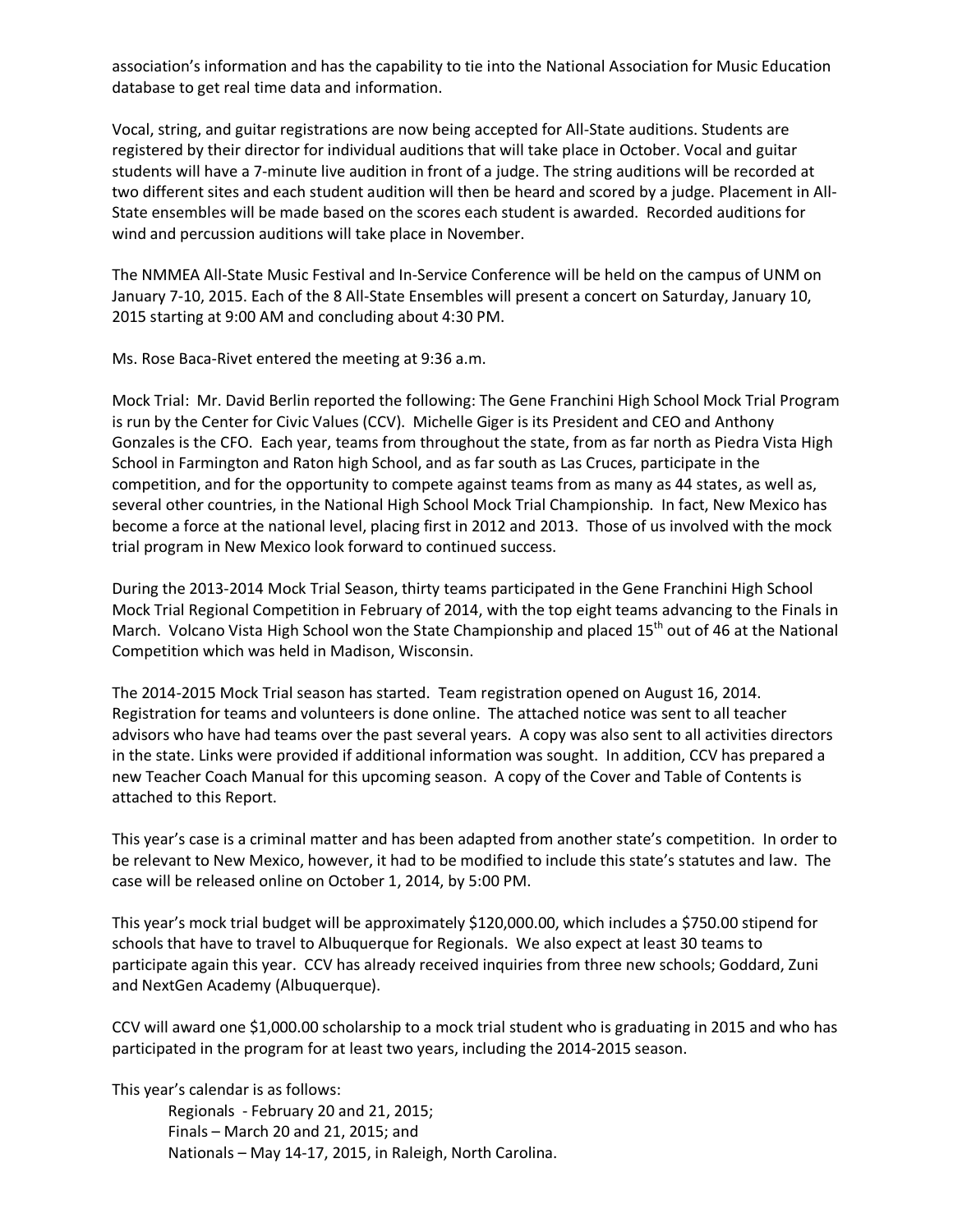The CCV's board of directors look forward to another great year and, as always, if anyone knows of a school administration that would like to start a mock trial program, you can let me know at (505) 243- 3751, or you can call Michelle Giger at the Center for Civic Values at (505) 764-9417, ext.11.

Rodeo: No representation.

Scholastic Publications: Ms. Rebeca Zimmermann presented information about Scholastic Publications, which had about 75 students participate in the state championship on March 22, 2014 at Highland High School. Judges for the onsite competition of newswriting, sports writing, photography, page design, spread design, poetry writing, etc., came from the Albuquerque Journal and volunteer teachers. Guest speaker was Robert Browman of the Albuquerque Journal.

The competition is organized by the New Mexico Scholastic Press Association, which is affiliated with the national Journalism Education Association. NMSPA has been around since 1945, although the March competition was the fifth as an NMAA event. Next year's competition is March 21, 2015, with the site to be determined.

The biggest challenge to growth seems to be the loss of student newspapers around the state. Schools that once had programs often do publish at all or very seldom. It is difficult to find qualified advisers who are interested in competition. There will be continued efforts to try to connect with advisers around the state, and Scholastic Publications hopes to host an advisers' workshop to help the rookie advisers and teachers who might be interested in starting media programs.

Science Fair/Olympiad: Ms. Rose Baca-Rivet, Science Fair/Olympiad representative, reported that over 1700 New Mexico middle and high school students participated in the 28<sup>th</sup> Annual Science Olympiad across the state at five regional competitions. At the state event there were 50 teams of 15 students that participated. Students competed in 23 separate events that include physics, engineering, math, English, etc.

Approximately 1500 students participated in one of six NM Regional Science and Engineering Fairs. As a result, 312 students advanced to the 62<sup>nd</sup> annual NM Science and Engineering Fair. Two science teachers were recognized for their dedication and work. New Mexico had 26 students advance to the 2014 Intel International Science and Engineering Fair held in Los Angeles, CA where they competed against 1700 students from 70 countries. NM students were awarded four grand awards and three special awards.

The 2014 Annual Science Olympiad Fall Teacher's workshop will be held on October 24-25, 2014 at New Mexico Tech in Socorro. The 2015 NM Science and Engineering Fair State Finals will be held on February 21, 2015 at New Mexico Tech in Socorro. The 2015 NM Science and Engineering Fair State Finals will be held on March 27-28, 2015.

Speech/Debate: No representation.

Student Council: Ms. Mary Hahn, Student Council representative, discussed the Summer Leadership Workshop held on June 3-6, 2014 at New Mexico Tech. The event included hands-on participation in NMASC's State Project, with students representing communities statewide making hundreds of lap blankets that will be distributed this fall to elder care facilities throughout the state. She noted that the National Student Council Conference was held on June 27-29, 2014 at Osoee High School in Orlando Florida. Twenty-four students and advisors from Aztec Dexter, Dulce, Los Alamos, Rio Rancho, Ruidoso, Valley and West Mesa High Schools attended the conference and enhanced their leadership skills.

2014-2015 Student Council Conferences are as follows: Fall District Conference Week on October 18-23, 2014, The National Association of Student Councils LEAD Conference, will be held on November 14-16,